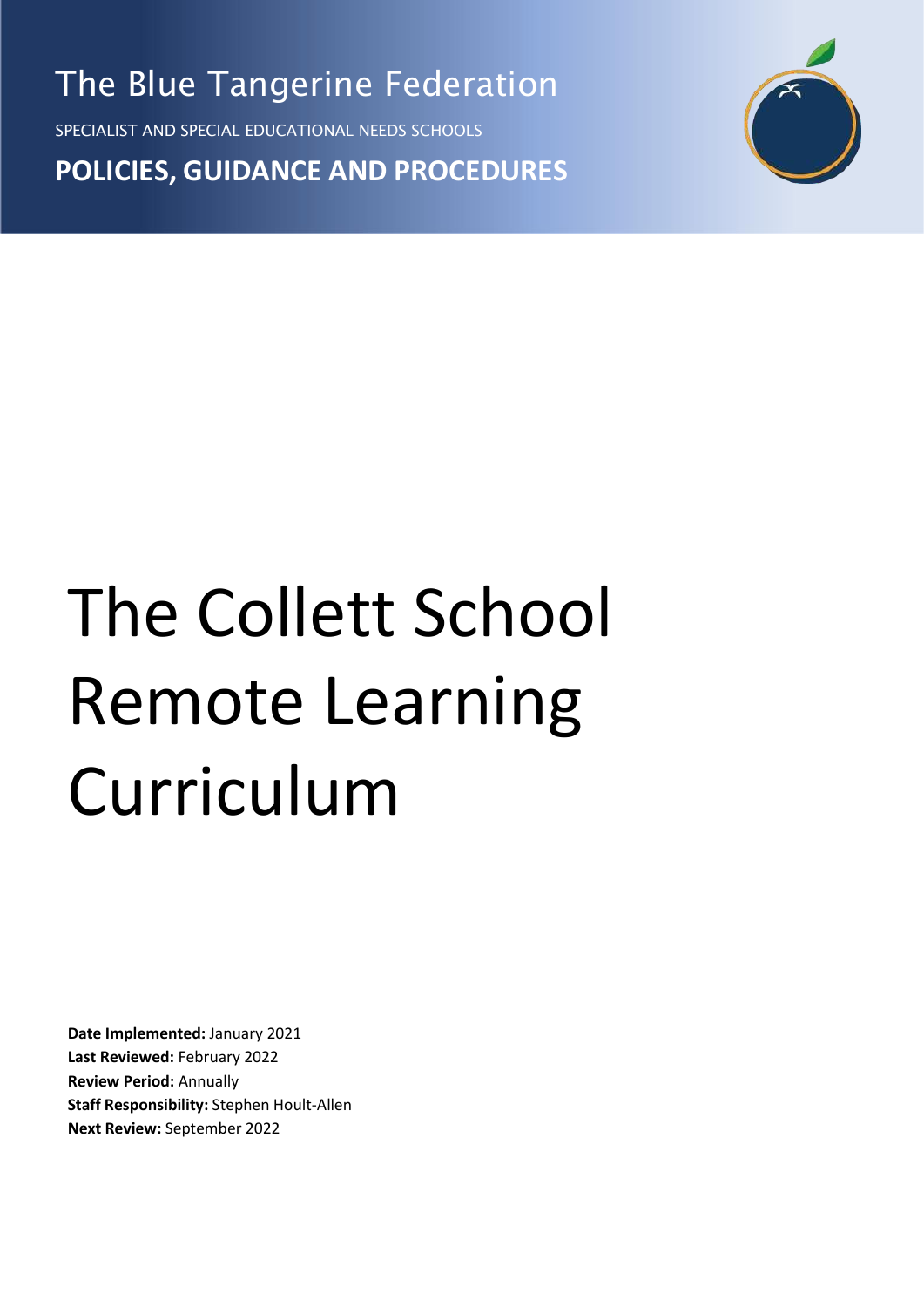## Remote Learning Curriculum

Alongside our usual school provision, due to a number of factors including individual needs and parental preferences, there is the potential that some pupils are working remotely for some or all of their provision.

In the event of school being closed to **all** children (for example due to the Covid-19 pandemic), all pupils will receive their learning remotely. This however, is unlikely given the precedents in 2020 and 2021. A potential hybrid of being in school for some and remote learning for others is expected should the threat of Covid increase and Government measures to reduce contact are reintroduced.

As much as possible teaching and learning will follow the existing curriculum maps and plans produced by staff. Delivery of the curriculum does not have to be through any one specific method as pupils learn and engage with work in a variety of different ways.

At The Collett School class teachers and support staff make use of the following options available to support the delivery of the curriculum to pupils who are not physically in school:

- Use of Zoom and Teams for live lesson teaching
- One-to-one Zoom/Teams/telephone tuition with pupils
- Sending teaching videos home via ClassDojo
- Setting activities for completion via ClassDojo
- Uploading activities on our Youtube channel
- Sending home printed materials and activities by post or dropping off at their homes
- Using online learning platforms, which can be used singly or in combination to set online learning activities for literacy and numeracy. Currently the school has subscriptions to;
	- o Reading Eggs,
	- o Mathseeds,
	- o IXL
	- o Prodigy